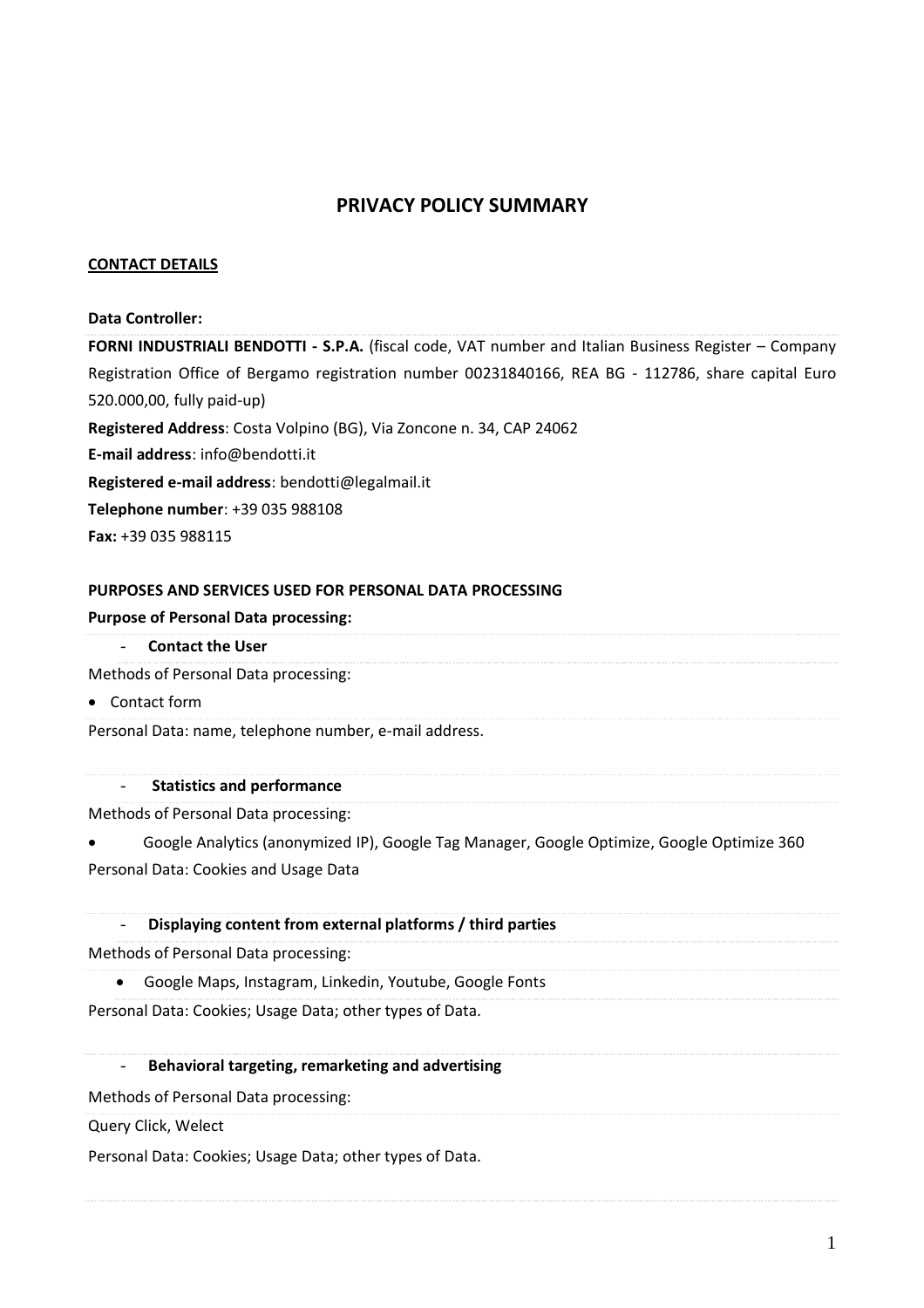### - **C.M.S. (Content Management System)**

Methods of Personal Data processing:

• WordPress.com

Personal Data: various types of Data.

# **PRIVACY POLICY**

**\*\*\***

**The Data Controller,** as better defined below, takes care of its Users privacy and guarantees that the Personal Data processing is carried out in compliance with the privacy legislation in force, and in particular with the European Regulation no. 2016/679 and the national legislation on the personal data protection.

Therefore, **the Data Controller** has adopted the following Privacy Policy in order to regulate and inform the Users of the Website [www.bendotti.it](http://www.bendotti.it/) of the methods and purposes of processing Users Personal Data. The User is kindly requested to read this document every time he connects to the Website, in order to update on any revisions, additions and / or modifications, occasioned by regulatory requirements and / or by changes

and / or additions to the functionality of the Website itself.

### **Data Controller:**

**FORNI INDUSTRIALI BENDOTTI - S.P.A.** (fiscal code, VAT number and Italian Business Register – Company Registration Office of Bergamo registration number 00231840166, REA BG - 112786, share capital Euro 520.000,00, fully paid-up) **Registered Address**: Costa Volpino (BG), Via Zoncone n. 34, CAP 24062 **E-mail address**: info@bendotti.it **Registered e-mail address**: bendotti@legalmail.it **Telephone number**: +39 035 988108

**Fax:** +39 035 988115

### **COLLECTED DATA TYPES**

Among the Personal Data collected by [www.bendotti.it](http://www.bendotti.it/) (hereinafter "the Website"), either independently or through third parties (see their privacy policy), there are: e-mails, various type of Personal Data as better specified below, cookies and Usage Data.

In the related sections of this Privacy Policy or through specific information texts displayed before the Data collection, the User can find all the details of each type of Data.

The Personal Data may be freely provided by the User or, in the case of Usage Data, collected automatically by the Website.

Unless otherwise specified, the Data requested are necessary to provide the Service.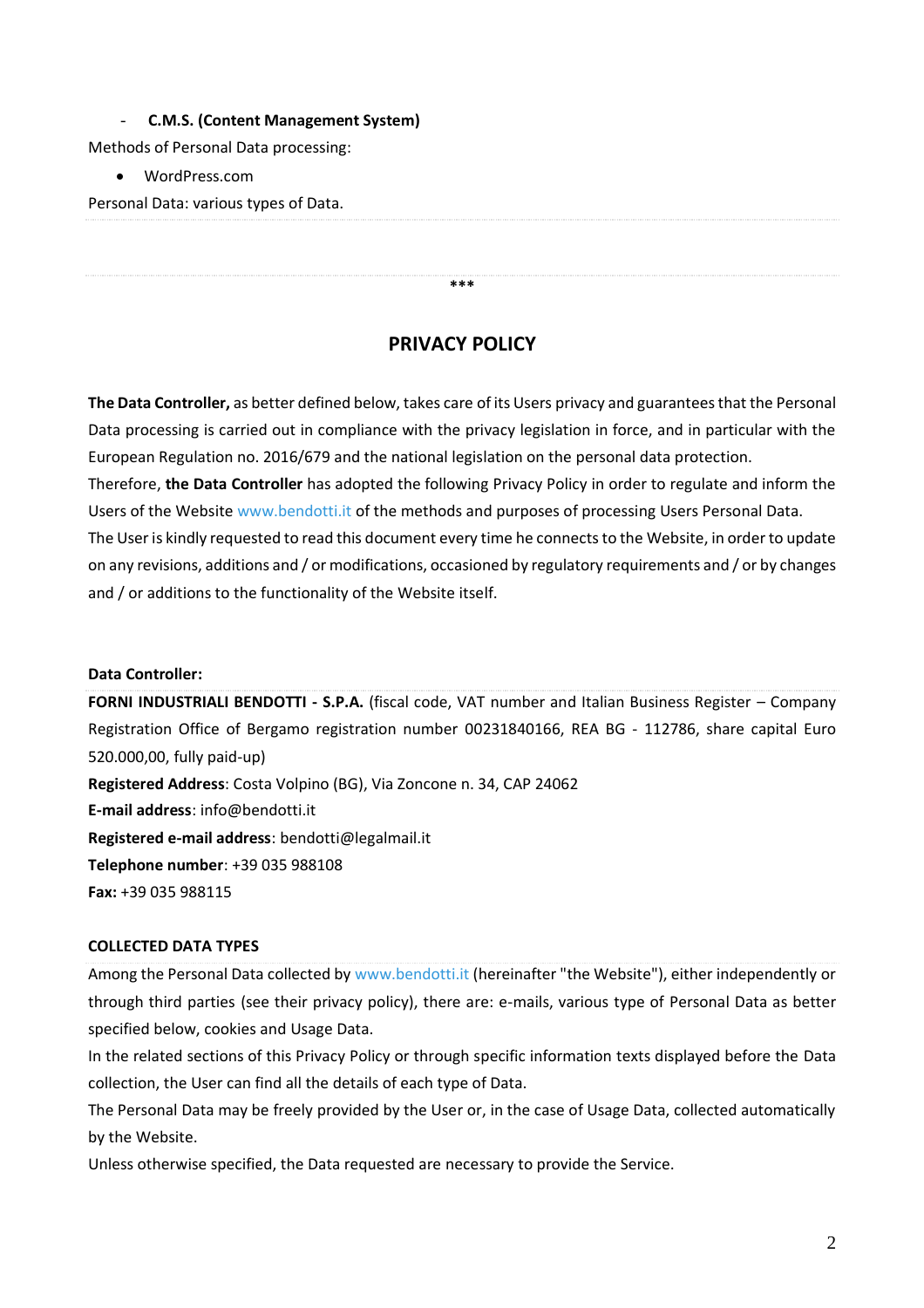In cases of optional Data, Users can refrain from communicating such Data, **without any consequence on the availability of the Service or on its operation**.

Users who have any doubt about which Data are mandatory are invited to contact the Data Controller.

The collection of any Cookies by the Website or by third party services used by the Website, unless otherwise specified, has the purpose of providing the Service requested by the User, and any other purposes described in this document and in the Cookie Policy, if available.

The User assumes liability for the third parties Personal Data obtained, published or shared through the Website and guarantees to have the right to communicate or share them, holding harmless the Data Controller for any related claim.

## **METHOD AND PLACE OF COLLECTED DATA PROCESSING**

The Data Controller takes appropriate security measures to prevent Personal Data unauthorized access, disclosure, modification or destruction.

Data are processed by means of IT and/or telematic tools, by implementing organizational methods and strategies that are connected to the purposes of the activity.

Other subjects involved in the Data Controller organization and/or in the Website management (for example: administrative, commercial and marketing staff, lawyers, system administrators, etc.) or external subjects (for example: accountants, external legal advisors, third party technical service providers, postal couriers, hosting providers, IT companies, communication agencies, e- mail marketing service providers, etc.) may have access to the Personal Data. These subjects may be also appointed Data Processors by the Data Controller, if necessary. The Processors updated list can always be requested to the Data Controller.

## **DATA PROCESSING LEGAL BASIS**

The legal bases of the Data Controller processing of User's Personal Data are specified below:

- the Data Subject has given consent to the processing of his or her Personal Data for one or more specific purposes, pursuant to GDPR, art. 6, paragraph 1, letter a). Note: in some jurisdictions the Data Controller may be authorized to process Personal Data without the User's consent or another of the legal bases specified below, as long as the User does not object ("opt-out") to such processing. However, this is not applicable if the Personal Data processing is governed by European legislation on the protection of personal data;
- Personal Data processing is necessary for the performance of a contract to which the data subject is party or in order to take steps at the request of the data subject prior to entering into a contract, pursuant to GDPR, art. 6, paragraph 1, letter b);
- Personal Data processing is necessary for compliance with a legal obligation to which the Data Controller is subject, pursuant to GDPR, art. 6, paragraph 1, letter c);
- Personal Data processing is necessary in order to protect the vital interests of the Data Subject or of another natural person, pursuant to GDPR, art. 6, paragraph 1, letter d);
- Personal Data processing is necessary for the performance of a task carried out in the public interest or in the exercise of official authority vested in the Controller, pursuant to art. 6, paragraph 1, letter e) of the GDPR;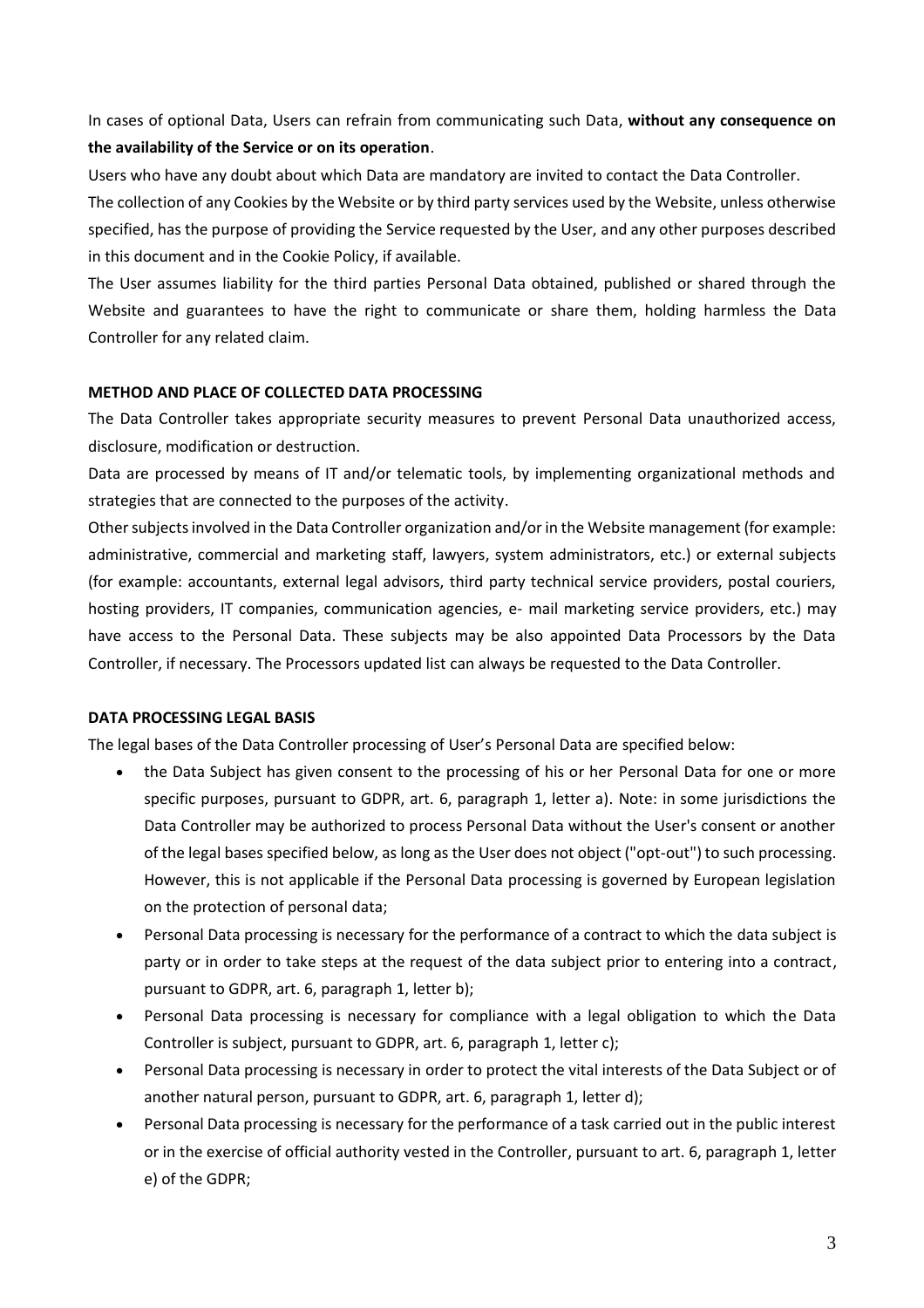• Personal Data processing is necessary for the purposes of the legitimate interests pursued by the Data Controller or by a third party, except where such interests are overridden by the interests or fundamental rights and freedoms of the Data Subject which require protection of personal data, in particular where the Data Subject is a child, pursuant to GDPR, art. 6, paragraph 1, letter f).

Pursuant to GDPR, art. 6, the Personal Data acquired by the Website without the consent of the interested party will be processed by the Data Controller to manage and maintain the Website, to allow the use of Services, to satisfy Users' requests, to allow effective communication with customers, to fulfill the obligations established by law, regulations, community legislation or orders of the Authorities or in any case for purposes connected to the activities and functions of the Data Controller, or to prevent or discover fraudulent activities or abuses to the detriment of the Data Controller through the Website.

It is always possible to ask the Data Controller to specify the legal basis of each Processing and, in particular, whether the Processing is based on the law, provided for by a contract, or necessary to conclude a contract.

## **PLACE OF PERSONAL DATA PROCESSING**

The Data are processed at Data Controller Offices and/or legal and/or operational headquarters and/or at any other place where the parties involved and/or (external) Data Processors IT systems / servers are located. For more information, the User is invited to contact the Data Controller.

The User's Personal Data may be transferred to a different country from the User one. To obtain further information on the processing place, please see the Privacy Policy related section.

The User has the right to obtain information about the legal basis connected to any transfer of Personal Data to a third country outside the European Union or to any international organization governed by public international law or consisting of two or more countries (e.g. the UN) as well as regarding all the security measures adopted by the Data Controller to protect his/her Personal Data. Concerning such Personal Data transfers, please see the Privacy Policy related sections or request information to the Data Controller (see "CONTACT DETAILS" section).

# **DATA STORAGE PERIOD**

The Data are processed and stored for the time required by the collecting purposes.

The User can contact the Data Controller (as specified in the "CONTACT DETAILS" section) to obtain further information regards the Personal Data processed retention period.

At the end of the retention period, the Personal Data will be deleted.

Therefore, on expiry of that period, the right of access, erasure, rectification, data portability, object, restriction of processing can no longer be exercised.

## **PURPOSE OF COLLECTED DATA PROCESSING**

The User's Personal Data are collected to allow the Data Controller to provide its Services, as well as for the following purposes:

- **Contact the User**
- **Statistics and performance**
- **Displaying content from external platforms/ third parties**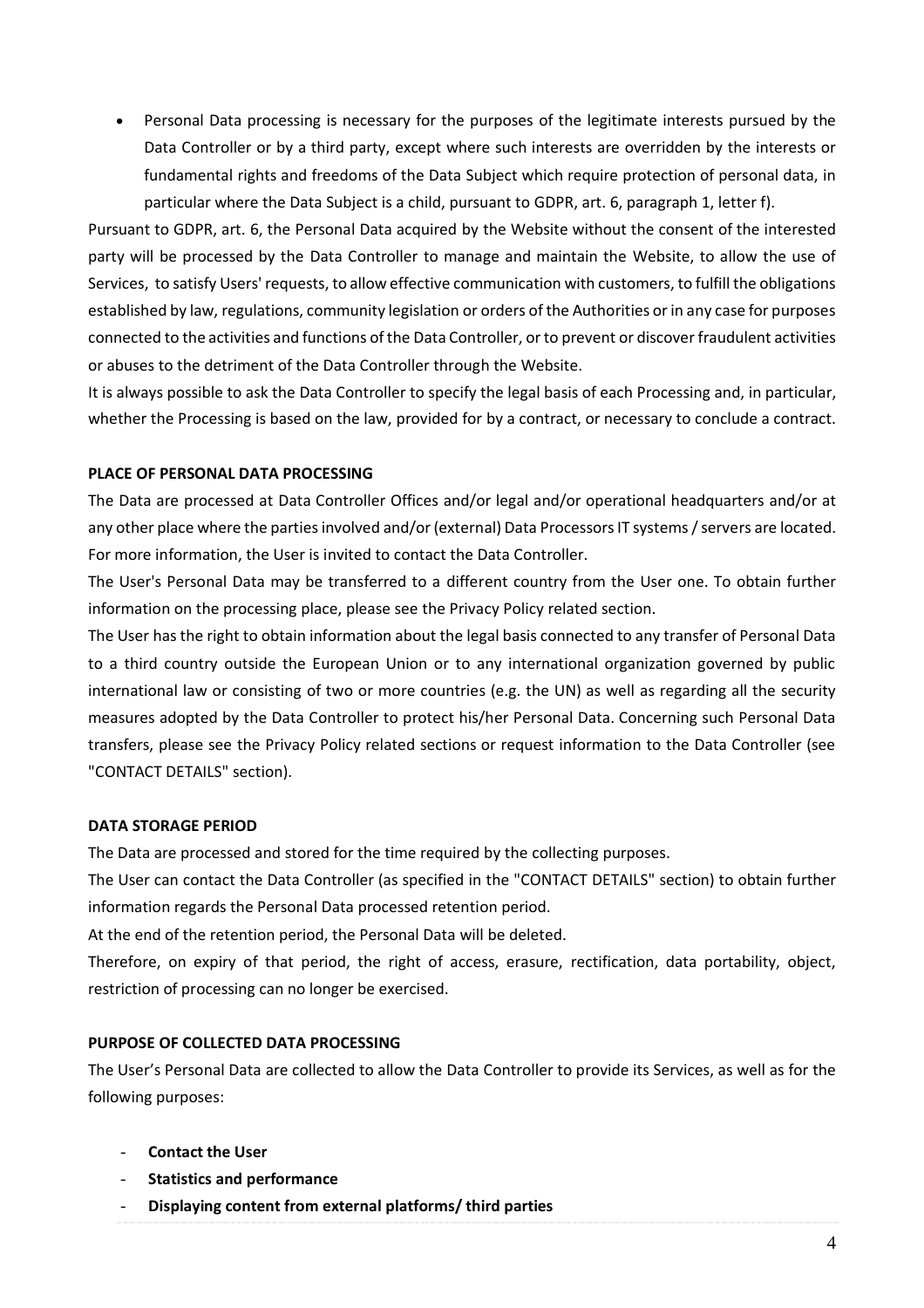- **Behavioral targeting, remarketing and advertising**
- **C.M.S. (Content Management System)**

To obtain further detailed information on these purposes and on the Personal Data processed for each purpose, see the following section.

## **DETAILS ON THE PERSONAL DATA PROCESSING**

# **1) Contact the User:**

In order to contact the User, the Data Controller may use the Personal Data collected with the following tools:

## -Contact form

Personal Data: name, telephone number, e-mail address.

# **2) Statistics and performance**

These services allow the Data Controller to monitor and analyze traffic data and to keep track of User behavior, by means of the following tools:

## - **Google Analytics with anonymized IP**

Google Analytics is a web analysis service provided by Google for statistical purposes to track and examine the Website use, compile reports and share them with other services developed by Google.

Google Analytics may use cookies to collect information and generate statistics on the Website use, without providing personal information on individual visitors. The User's IP address is anonymized. Anonymization works by shortening the IP address of Users within the borders of the member states of the European Union or in other European Economic Area countries.

Only in exceptional circumstances, the IP address will be sent to Google's servers and shortened within the United States.

Personal Data: Cookies and Usage Data.

In relation to the Personal Data processing methods and place, the User is invited to carefully see the related Privacy Policy.

Please note that the Personal Data may also be processed outside the EEA.

As of July 16, 2020, Google no longer rely on the EU-U.S. Privacy Shield to transfer Data that originated in the EEA or the UK to the U.S, and from September 30, 2020, it uses the standard contractual clauses approved by the European Commission, based on the adequacy decisions of the European Commission.

Please see Google [privacy policy](https://policies.google.com/privacy?hl=it) and cookie policy, ["How can I grant or revoke consent to the use of Cookies?"](https://wordpress-753593-2627404.cloudwaysapps.com/wp-content/uploads/2022/05/cookie-policy-en.pdf#page=11) section to disable Google cookies - a.k.a. Opt-out and also the [Privacy Shields](https://wordpress-753593-2627404.cloudwaysapps.com/wp-content/uploads/2022/05/cookie-policy-en.pdf#page=10) section.

## - **Google Tag Manager**

This Web-Site uses Google Tag Manager.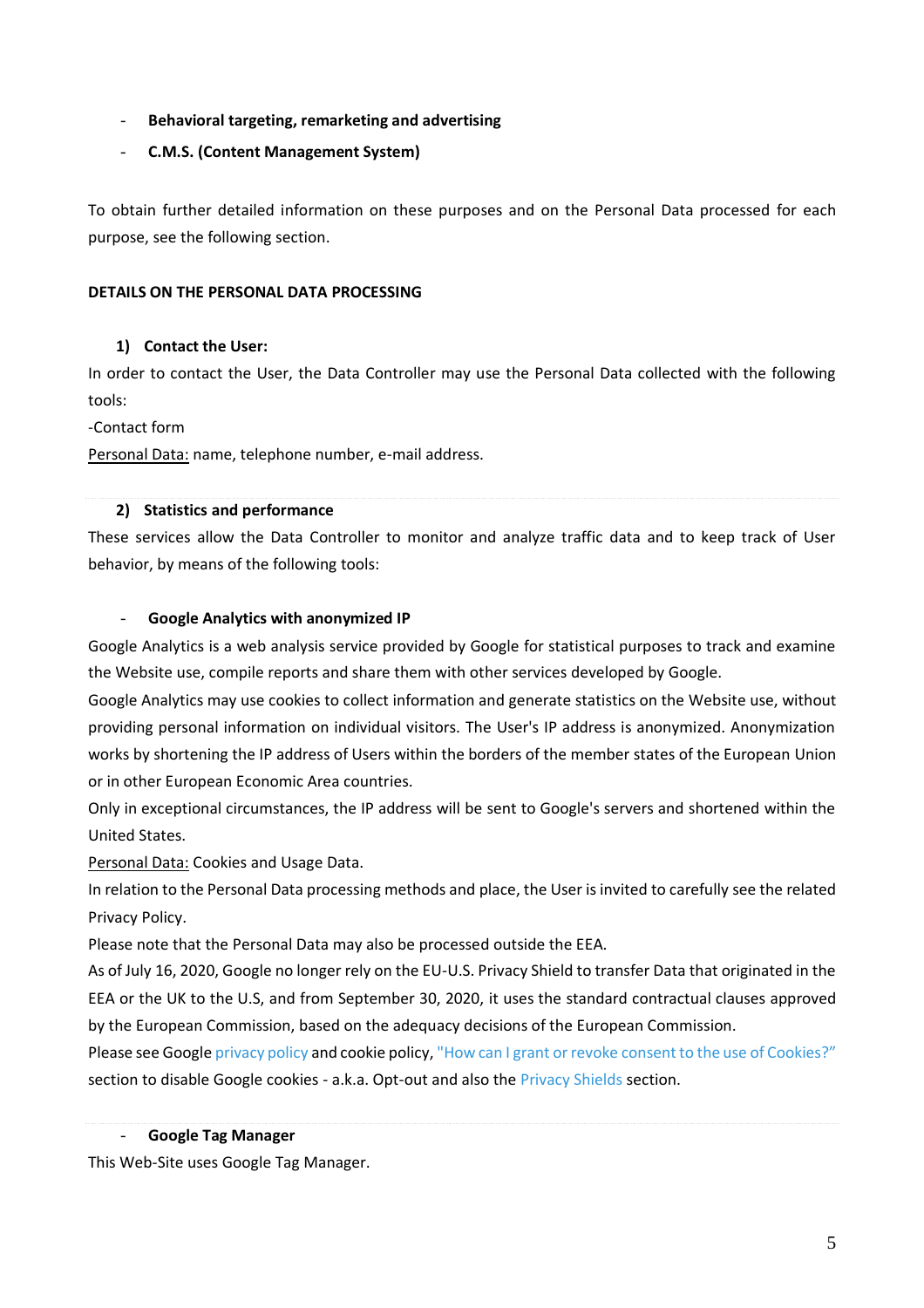Google Tag Manager is a tag management system provided by Google LLC and used to manage JavaScript and HTML tags used for tracking and analytics on websites. Tags are small code elements that, among other things, are used to measure visitor traffic and his/her behavior, to understand the effect of online advertising and social channels, to set up remarketing and orientation towards target groups and to test and optimize websites.

The Tag Manager tool itself (which implements the tags) is a cookie-free domain and does not record Personal Data. This tool allows the activation of other tags that can, for their part, record Data in certain circumstances.

For more information on Google's privacy policy, please consult the following link <https://policies.google.com/privacy?hl=en>.

For Google terms of use see this link:<https://www.google.com/analytics/tag-manager/use-policy/> and for Google Tag Manager privacy faq <https://support.google.com/tagmanager/answer/7207086> . Personal Data: Usage Data; other types of data.

### - **Google Optimize**

Google Optimize is a service provided by Google Ireland Limited for A/B testing that allows you to test different versions of the Web-Site pages and consequently to evaluate which one between two strategies produces the best result, in such a way as to obtain a greater number of conversions. The User's Personal Data may be used by Google to contextualize and personalize the advertisements managed by the Google itself.

For more information on Google's privacy policy, please consult the following link <https://policies.google.com/privacy?hl=en>

Personal Data: Usage Data; other types of data.

## - **Google Optimize 360**

Google Optimize 360 is a service provided by Google Ireland Limited for A/B testing: it groups Users (who have left Google Analytics enabled) on the basis of their past use of the Web-Site, in order to evaluate their behavior for targeting and persistence purposes.

The User's Personal Data may be used by Google to contextualize and personalize the advertisements managed by the Google itself.

For more information on Google's privacy policy, please consult the following link <https://policies.google.com/privacy?hl=en> .

Personal Data: Usage Data; other types of data.

### **3) Displaying content from external platforms/ third parties**

This service allows you to view content hosted on and interact with external platforms directly from the Website, by means of the Redirect / Sharing buttons.

It may collect traffic data relating to the pages where it is installed, even if it is not actually used.

- **Google Maps**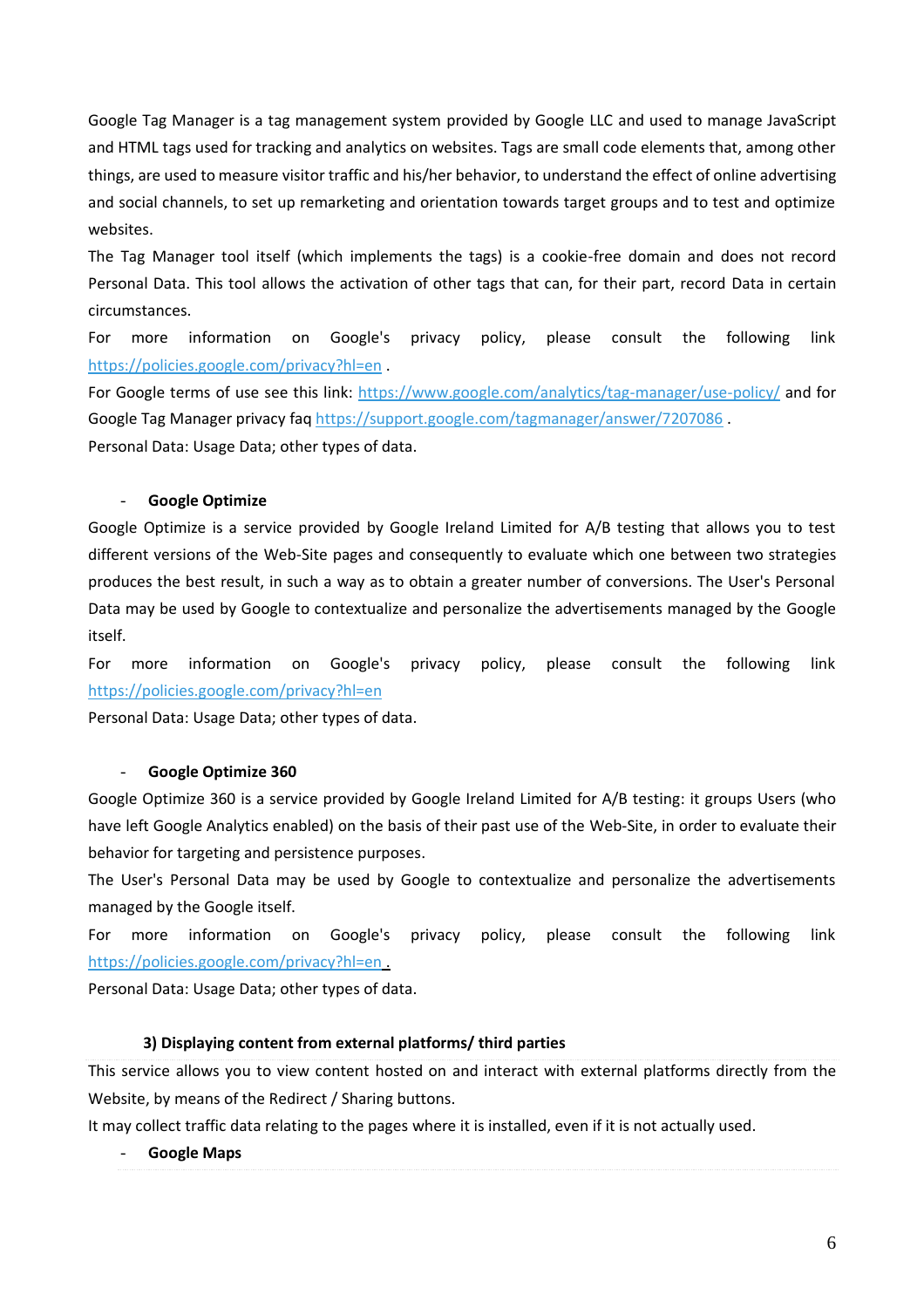Google Maps is a map viewing service managed by Google LLC or by Google Ireland Limited (it depends on the location in which the Website is viewed), which allows the Website to integrate such content within its pages.

Personal Data: Cookies; Usage data; other types of Data.

In relation to the Personal Data processing methods and place, the User is invited to carefully see the related Privacy Policy.

Please note that the data may also be processed outside the EEA.

As of July 16, 2020, Google no longer rely on the EU-U.S. Privacy Shield to transfer data that originated in the EEA or the UK to the U.S, and from September 30, 2020, it uses the standard contractual clauses approved by the European Commission, based on the adequacy decisions of the European Commission.

Please see Google [privacy policy](https://policies.google.com/privacy?hl=it) and cookie policy, ["How can I grant or revoke consent to the use of Cookies?"](https://wordpress-753593-2627404.cloudwaysapps.com/wp-content/uploads/2022/05/cookie-policy-en.pdf#page=11) section to disable Google cookies - a.k.a. Opt-out and also the [Privacy Shields](https://wordpress-753593-2627404.cloudwaysapps.com/wp-content/uploads/2022/05/cookie-policy-en.pdf#page=10) section.

#### - **Instagram, Instagram Widget**

On the Web-Site there are redirection or sharing buttons to the Instagram social platform owned by Meta Platforms Ireland Limited and to the individual social network pages attributable to the Controller.

Instagram shares information worldwide, both internally with Instagram companies and externally with partners and with the people with whom the User connects.

According to the related policies, Instagram uses cookies, pixels, local storage technologies and other similar technologies to show advertising content, to offer the service and for reasons related to its use, as well as to collect information about the User use of Instagram. Instagram could also use these technologies to remember the choices made by the User (eg. User name, language or geographical area in which the User is located) and customize the Service to offer better functions and content. Instagram and its advertising partners may use these technologies to show advertisements targeted to the interests of the User. This information may be shared with organizations outside of Instagram, such as advertisers and/or networks of advertisers for the publication of ads and for measuring the effectiveness of advertising campaigns.

The information could be transferred and/or transmitted and/or stored and processed in the United States or in other countries outside the User's residence or in any case outside SEE.

The User is also advised that from July 16, 2020 Instagram no longer bases the processing of Users' Personal Data on the EU-U.S[. Privacy Shield](https://policies.google.com/privacy/frameworks?hl=en) (EU-US Privacy Shield) to transfer data from the European Economic Area and the United Kingdom to the United States; but uses [standard contractual clauses](https://www.facebook.com/help/566994660333381?ref=dp) approved by the European Commission and based on the [adequacy decisions](https://ec.europa.eu/info/law/law-topic/data-protection/international-dimension-data-protection/adequacy-decisions_en) of the European Commission regarding certain countries, as appropriate, for data transfers from the EEA to the United States and other countries.

In relation to the Privacy Shield, the User is referred to reading the relevant paragraph in the cookie policy.

In this case, the following Personal Data are processed: Cookies; Usage data; other types of data.

For more information on the installation and use of cookies by Instagram, the User is requested to carefully read the relevant [cookie](https://help.instagram.com/1896641480634370?ref=ig) policy. Please read the [privacy policy](https://help.instagram.com/519522125107875) of the service carefully to obtain detailed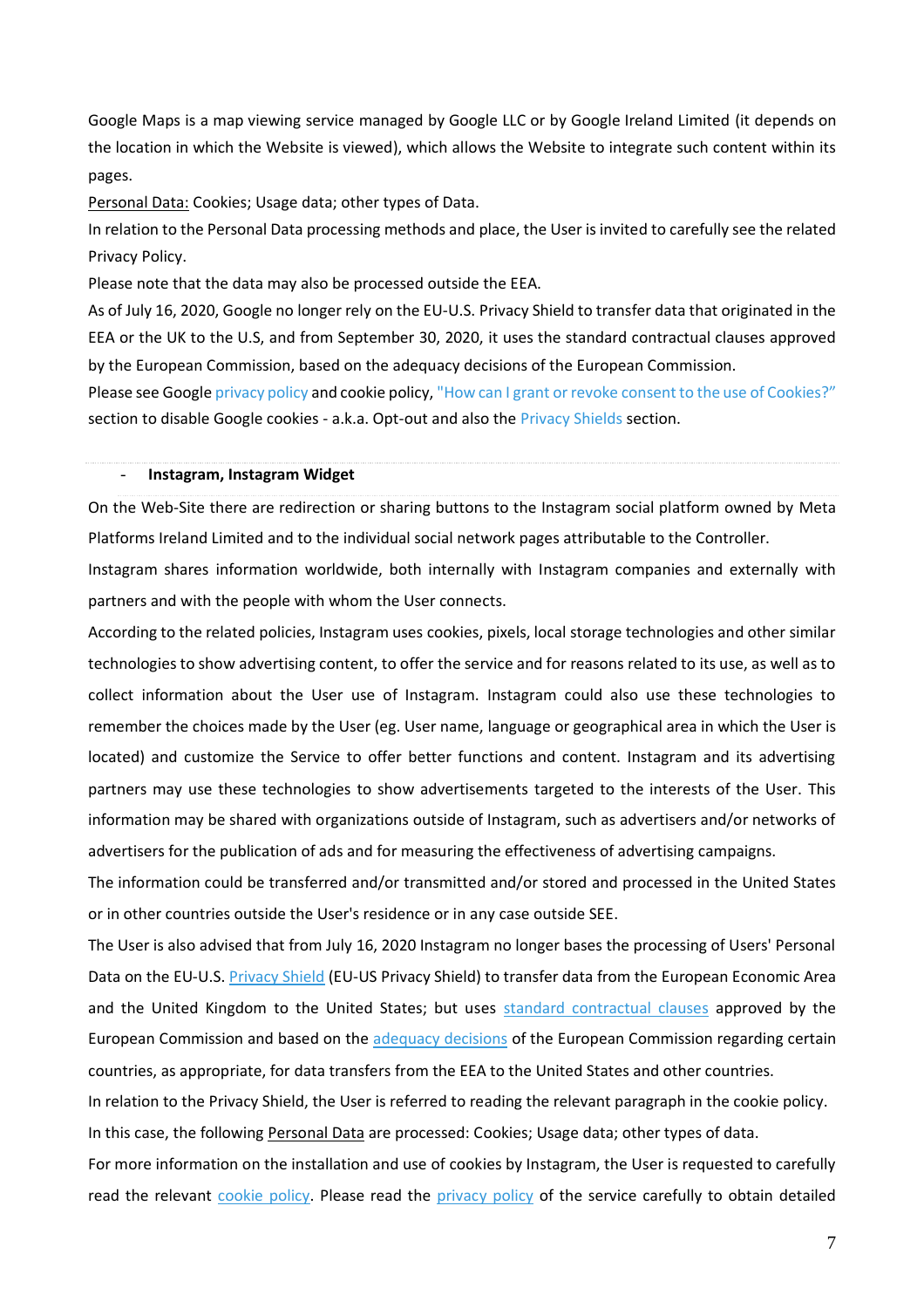information on the collection and transfer of Personal Data, on the User's rights and on how to configure your privacy settings.

With reference to the [conditions of use of the Instagram](https://help.instagram.com/581066165581870) service, the User is finally invited to consult the aforementioned conditions.

### - **LinkedIn**

LinkedIn is a third-party social networking tool owned by LinkedIn Ireland Limited Company that allows You to connect different workers, professionals and companies, also providing statistics on use and interactions on the platform.

The Controller have neither knowledge of, nor any influence over the possible collection and processing of User Data by LinkedIn. If the User opens its profile on LinkedIn, his/her Data may be forwarded to the United States of America.

Therefore, the User is invited to carefully read the LinkedIn privacy policy at <https://www.linkedin.com/legal/privacy-policy> and eventually change the LinkedIn settings, following the instructions in their privacy policy.

The LinkedIn advertising cookie can be deactivated (opt-out) here: <https://www.linkedin.com/psettings/guest-controls/retargeting-opt-out>

Personal Data: Cookies; Usage data; other types of data.

### - **YouTube**

YouTube is a network for sharing videos owned by Google Ireland Limited. The data provided directly by you and by YouTube will be used exclusively for marketing purposes such as better reach of the specific target group, increase visibility, image building, User information and employer branding and/or statistics.

In case the User visit our YouTube channel, YouTube and its parent company Google collects his/her IP address and other personal information using cookies.

If the User is logged in to his/her YouTube channel and visit our YouTube profile, this may be associated with his/her profile.

By creating a YouTube channel, we contribute to the processing of our visitors' personal information, irrespective of whether they are registered or logged in to YouTube. Although YouTube provides us with certain data collected through cookies or concerning our videos in anonymous form, the compilation of these statistics is based on the previous processing of personal data.

If the User is logged in with YouTube, he/she agree to YouTube's terms of use, privacy and cookie policies and to YouTubes processing of his/her Personal Data.

We have no influence on the Data collection and further processing by YouTube, to what extent this happens and how long this data is stored.

For more information, please visit YouTube/Google privacy policy: <https://policies.google.com/privacy?hl=en> .

Personal Data: Cookies; Usage data; other types of data.

- **Google Fonts**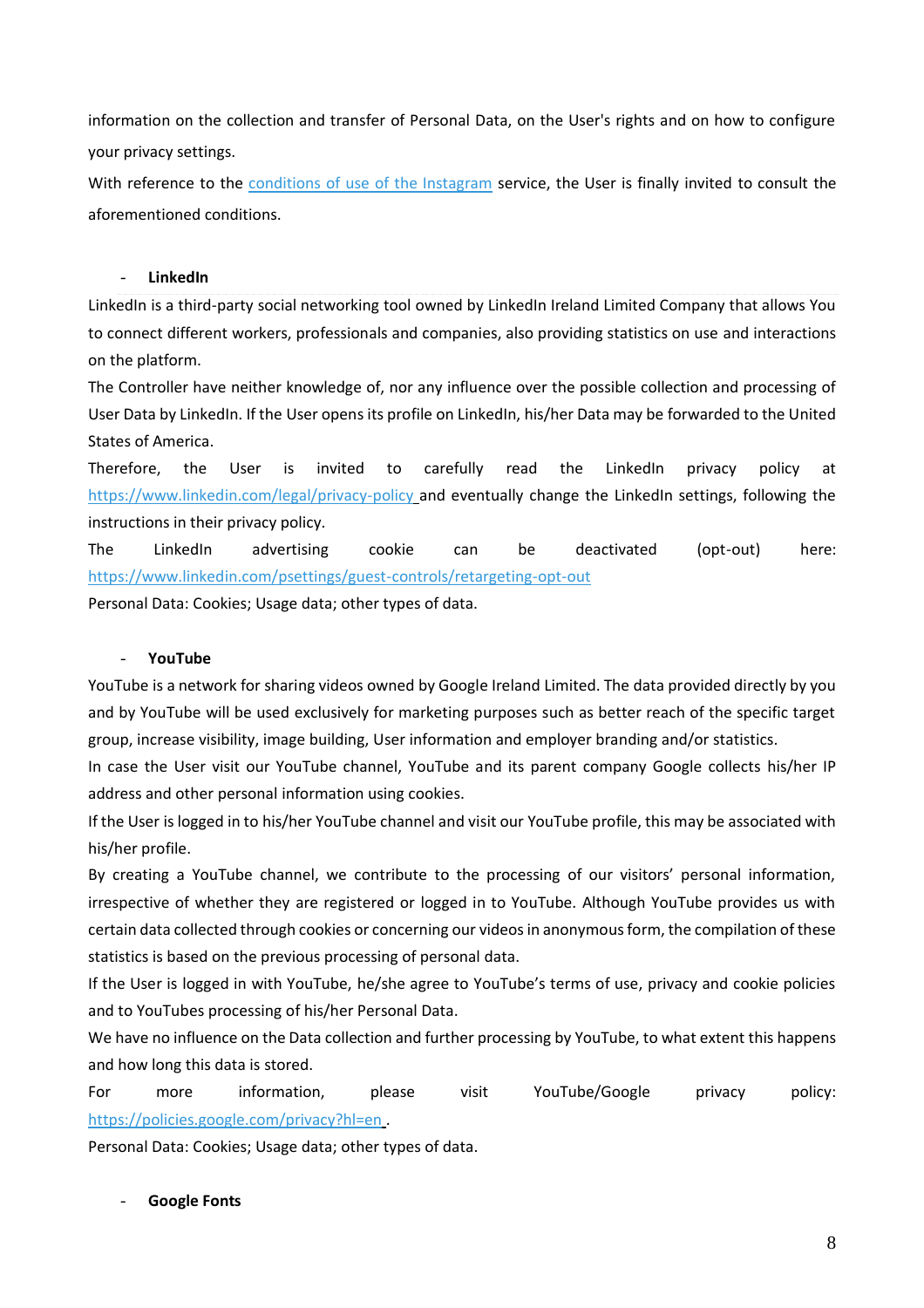Google Fonts is a font style displayer service owned by Google Ireland Limited, which allows this Web-Site to integrate them into its pages. For this purpose, if the User has not cached the specific fonts required by this Web-Site in his browser cache, your browser establishes a direct connection to Google's servers to download the correct files.

In this case, Google can identify, for example, your IP address which receives the characters to be displayed. For more information, please visit Google privacy policy:<https://policies.google.com/privacy?hl=en> . Personal Data: Cookies; Usage data; other types of data.

# **4) Behavioral targeting, remarketing and advertising**

# **Query Click**

Query Click is an advertising service provided by Query Click Ltd. For more information, please visit Query Click [privacy policy.](https://www.queryclick.com/privacy-policy) Personal Data: Usage Data, Cookies, other types of data.

## - **Welect**

Welect is an advertising service provided by Welect GmbH. For more information, please visit Welect [privacy policy.](https://www.de.welect.de/datenschutz?lang=en) Personal Data: Usage Data, Cookies, other types of data.

## **5) C.M.S. (Content Management System)**

The Website is created using C.S.M. WordPress.

## - **WordPress.com**

Personal Data: various types of Data.

The User is invited to read carefully the related [privacy policy.](https://wordpress.com/support/your-site-and-the-gdpr/)

## **PRIVACY SHIELD**

Privacy Shield between EU and US is a self-certification mechanism for companies established in the US that process Personal Data received from European Union. It was deemed adequate by the European Commission in 2016.

In compliance with the principles contained therein, the companies undertake to provide adequate protection tools to the interested parties (i.e. all the Data Subjects whose Personal Data have been transferred from the European Union). If not, they are removed from the certified companies list ("Privacy Shield List") by the US Department of Commerce and can be subjected to sanctions by the Federal Trade Commission.

However, on July 16, 2020, the Court of Justice of the European Union (CJEU) (2016/1250 Decision of on the adequacy of the protection offered by the EU-US privacy shield regime - cd[. "Schrems II Judgment",\)](https://curia.europa.eu/jcms/upload/docs/application/pdf/2020-07/cp200091it.pdf) declares the Privacy Shield inadequate to protect Personal Data received from EU to a company established in United States.

The standard contractual clauses were instead confirmed as valid for Personal Data transfer from EU to non-EU country (in accordance with European Court of Justice's decision 2010/87).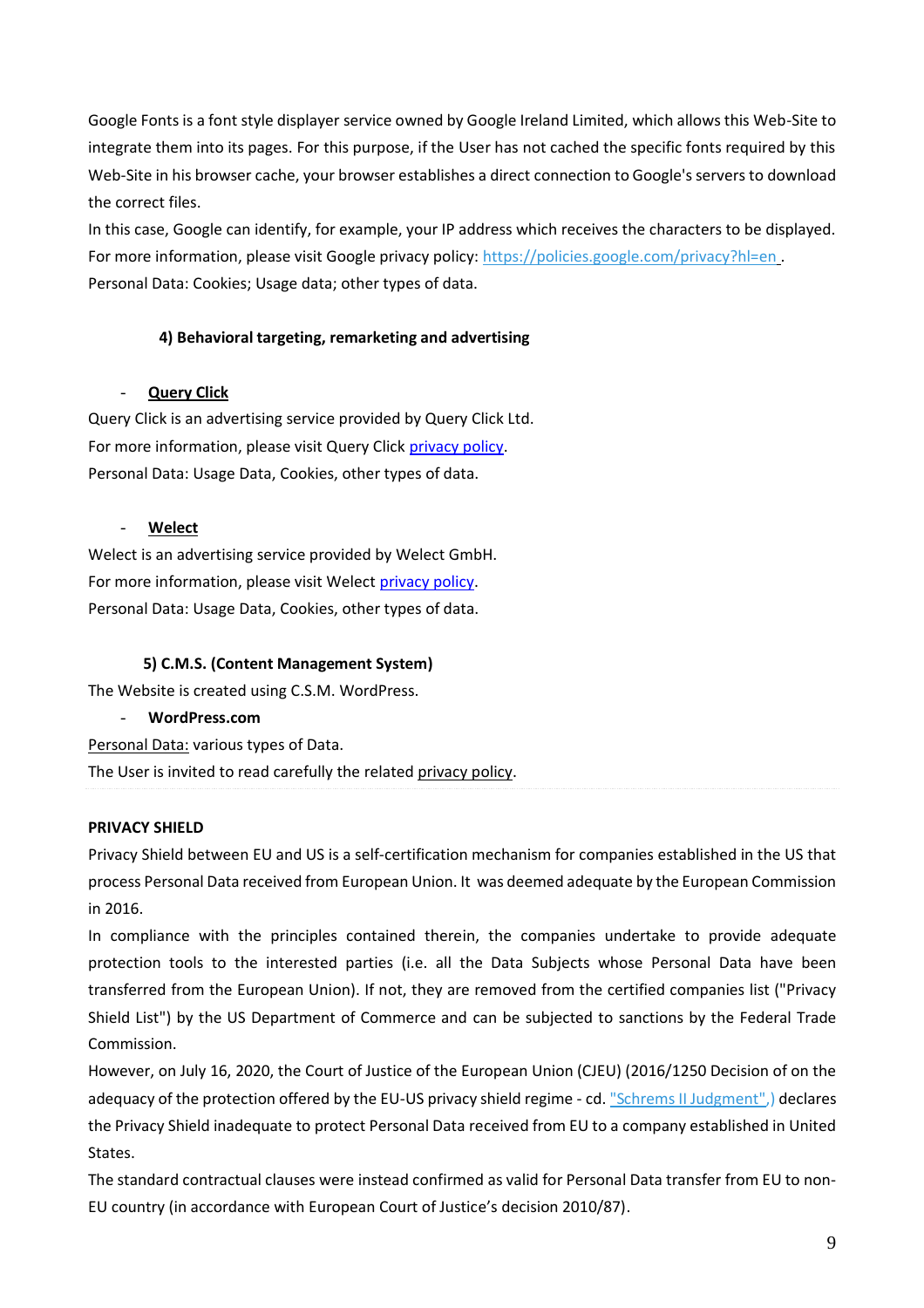The User is invited to see [FAQs relating to the Schrems II](https://edpb.europa.eu/our-work-tools/our-documents/ohrajn/frequently-asked-questions-judgment-court-justice-european-union_en) ruling and its effects drafted by the European Data Protection Committee (EDPB), the website [www.privacyshield.gov](http://www.privacyshield.gov/) and the Data Protection Authority's website to better understand the issue and monitor further developments.

#### **DATA COMMUNICATION AND TRANSFER**

The Data Controller processes Personal Data with the utmost care and confidentiality.

User data may be disclosed to third parties.

The Data Controller may use (external) Data Processors and service providers during the Data Processing in order to provide the services such as, for example, authentication services, hosting and maintenance, data analysis services, e-mail messaging services, delivery services, payment transactions management, creditworthiness, address and e-mail checking.

Some of the Data Processors / service providers referred to in the section above are located outside European Union (EU) / European Economic Area (EEA). In these cases, the Data Controller guarantees that:

• the country located outside EU/EEA is considered a safe third country;

• the Data Processor / service provider has adhered to the European Commission's standard contracts relating to the Personal Data transfer to third countries;

• the Data Processor / service provider is certified according to art. 40 of the GDPR or

• the Data Processor / service provider has a set of approved binding corporate rules.

The User's Personal Data may be communicated or shared in order to comply with a legal obligation or with the indications of a Court / Judicial Authority or any other competent body or in order to enforce or apply the Website Privacy Policy and / or other agreements or to protect any rights or safety of the Data Controller, Data Processors, service providers and / or other third parties or to protect against fraud or reduce credit risk.

### **USER RIGHTS**

With reference to the Data processed by the Controller, the User can exercise the following rights:

• **right to withdraw consent at any time**. The User can revoke the previously expressed consent to his/her Personal Data processing (see GDPR, art. 7);

• **right of access**. The User has the right to obtain from the Data Controller confirmation as to whether or not Personal Data concerning him/her are being processed, and, where that is the case, access to his/her Personal Data and receive all the information about them (including the purposes of the processing), as well a copy of the aforementioned Data (see GDPR, art. 15);

• **right to rectification of his/her Personal Data.** The User has the right to obtain from the Data Controller without undue delay the rectification of inaccurate Personal Data concerning him/her. Taking into account the purposes of the processing, the data subject shall have the right to have incomplete personal Data completed, including by means of providing a supplementary statement (see GDPR, art. 16);

• **right to erasure ("right to be forgotten")**. The User has the right to obtain from the Data Controller the erasure of Personal Data concerning him/her without undue delay in these events: if the Personal Data are no longer necessary or the User withdraws consent on which the processing is based and there is no other legal ground for the processing or if the User objects to the processing or the Personal Data have been unlawfully processed or if they have to be erased for compliance with a legal obligation in Union or Member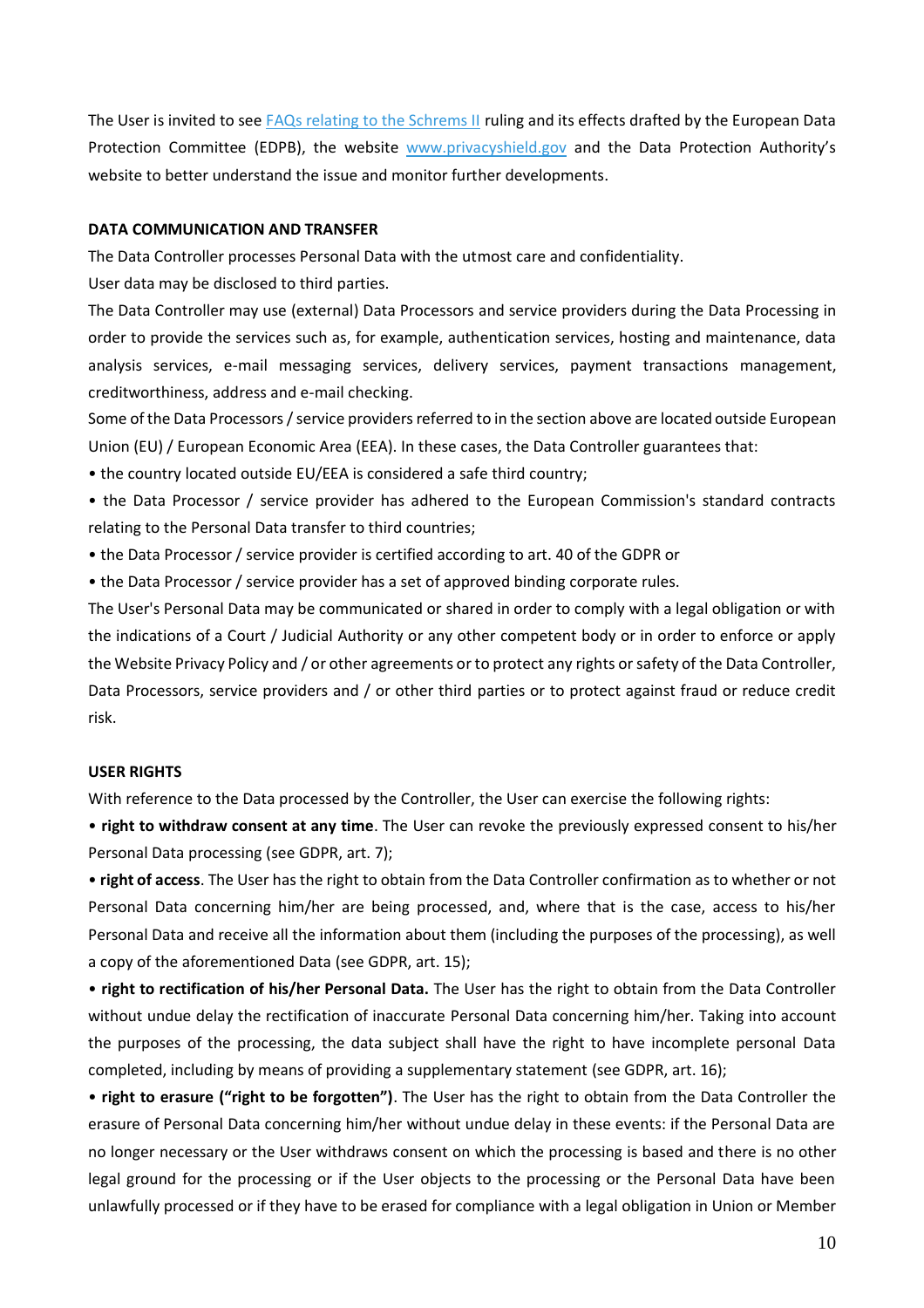State law to which the Data Controller is subject or if the Personal Data have been collected in relation to the offer of information society services (see GDPR, art. 17);

• **right to restriction of processing**. The User shall have the right to obtain from the Data Controller restriction of processing in these events: if the accuracy of the Personal Data is contested by the User or if the processing is unlawful and the Data Subject opposes the erasure of the Personal Data and requests the restriction of their use or if the User who has objected to processing is waiting for the verification whether the legitimate grounds of the Data Controller override those of the User (see GDPR, art. 18);

• **right to data portability**. The User has the right to receive the Personal Data concerning him/her, which he/she has provided to the Data Controller, in a structured, commonly used and machine-readable format and has the right to transmit those Data to another data controller without hindrance from the Data Controller to which the personal data have been provided (see GDPR, art. 20);

• **right of object to Personal Data processing**. The User can object at any time to processing of personal data concerning him/her (when it's carried out on a legal basis other than consent). In particular, where Personal Data are processed for direct marketing purposes, the User has the right to object at any time to processing of Personal Data concerning him/her for such marketing, which includes profiling to the extent that it is related to such direct marketing (see GDPR, art. 21);

• **right to lodge a complaint with the competent supervisory authority**. The User can lodge a complaint with the competent Personal Data protection supervisory authority (in Italy: [www.garanteprivacy.it\)](http://www.garanteprivacy.it/) and before the competent courts of the Member States (see GDPR, art. 77 and following).

### **How to exercise your rights**

To exercise the aforesaid rights, the User, without paying any fees or charge (except for the provisions of GDPR, art. 12 paragraph 5), can address a request to the Data Controller and precisely to:

### **CONTACT DETAILS**

**FORNI INDUSTRIALI BENDOTTI - S.P.A.** (fiscal code, VAT number and Italian Business Register – Company Registration Office of Bergamo registration number 00231840166, REA BG - 112786, share capital Euro 520.000,00, fully paid-up) **Registered Address**: Costa Volpino (BG), Via Zoncone n. 34, CAP 24062 **E-mail address**: info@bendotti.it **Registered e-mail address**: bendotti@legalmail.it **Telephone number**: +39 035 988108

**Fax:** +39 035 988115

### **Cookie Policy**

The Website uses Cookies. For more detailed information, the User is invited to read the [Cookie Policy.](https://wordpress-753593-2627404.cloudwaysapps.com/wp-content/uploads/2022/05/cookie-policy-en.pdf)

**Further information on the Data processing Defense in court**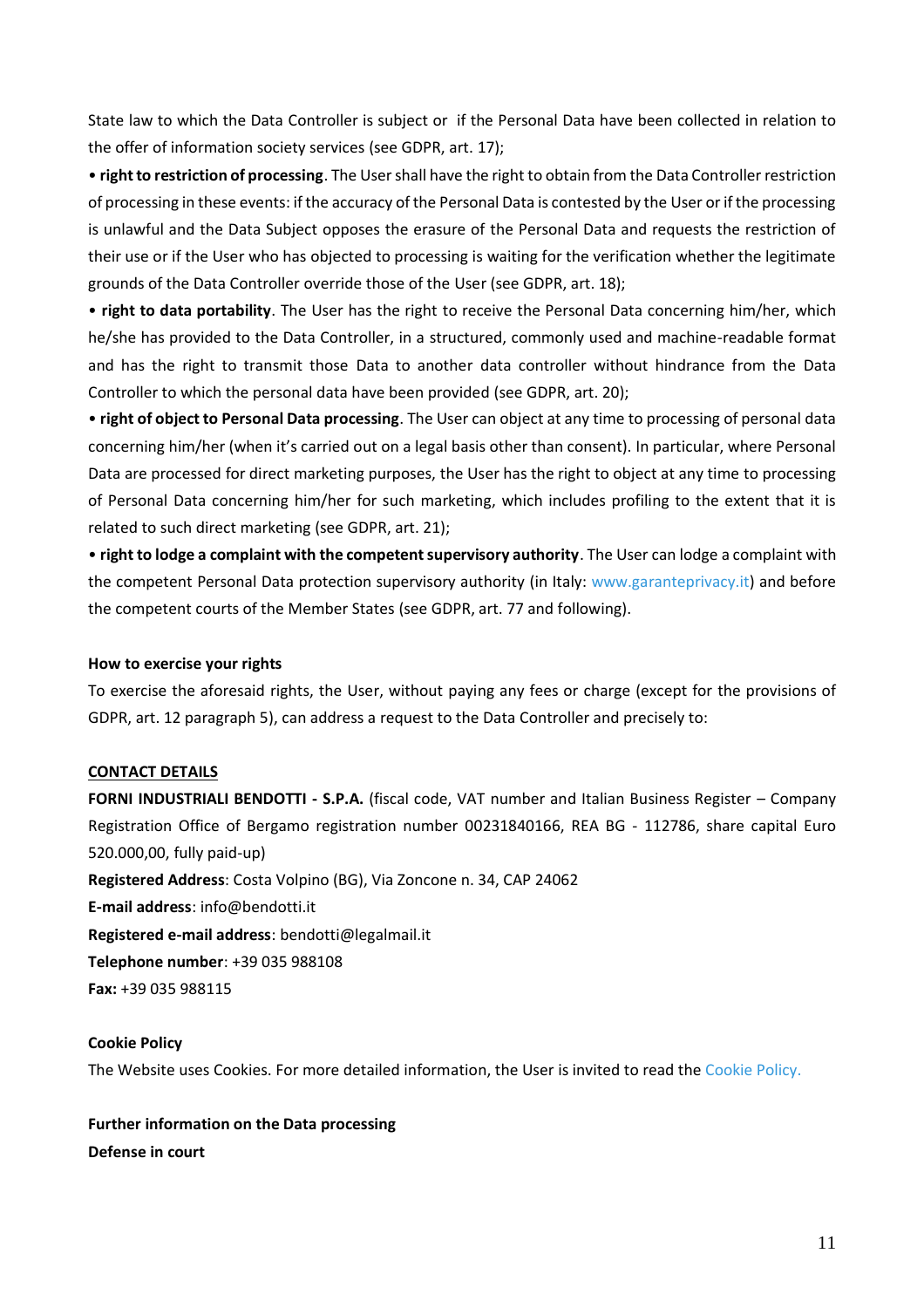The User's Personal Data may be used for defense by the Data Controller in judicial proceedings or in preliminary stages prior to their possible initiation, against abuses in the use thereof or in related Services by the User.

The User declares to be aware that the Data Controller may be obliged to disclose / communicate the Personal Data by order of the public authorities.

## **Specific information**

Upon a User's request, in addition to the information contained in this Privacy Policy, the Website can supply additional and targeted information about special Services and about the collection and processing of Personal Data.

### **System log and maintenance**

For needs related to operation and maintenance, the Website and any third-party Services it uses may collect system logs, which are files that record the interactions and which may also contain Personal Data, such as User IP address.

### **Information not contained in this Privacy Policy**

Further information related to the Personal Data processing can be requested at any time at the Data Controller (see the "CONTACT DETAILS" section).

### **Changes to this Privacy Policy**

The Data Controller reserves the right to modify or update, at any time, this Privacy Policy.

The User is invited to check this page regularly to ensure he/she always knows the latest version of this Privacy Policy (see the "Last update" date at the end of this page).

If the changes affect Personal Data processing whose legal basis is consent, the Data Controller will collect the User's consent again, if necessary.

### **DEFINITIONS AND LEGAL REFERENCES**

**"Cookie" or "Cookies"** Small portion/s of data stored in the User's device.

**"Personal Data" or "Data"** 

Any information relating to a Data Subject.

## **"Usage Data"**

All the information collected automatically through the Website and/or by third-party applications, including: IP addresses or domain names of the computers used by the User to connect to the Website, addresses in URI (Uniform Resource Identifier), time of the request, the method used to forward the request to the server, the size of the file obtained in response, the numerical code indicating the status of the response from the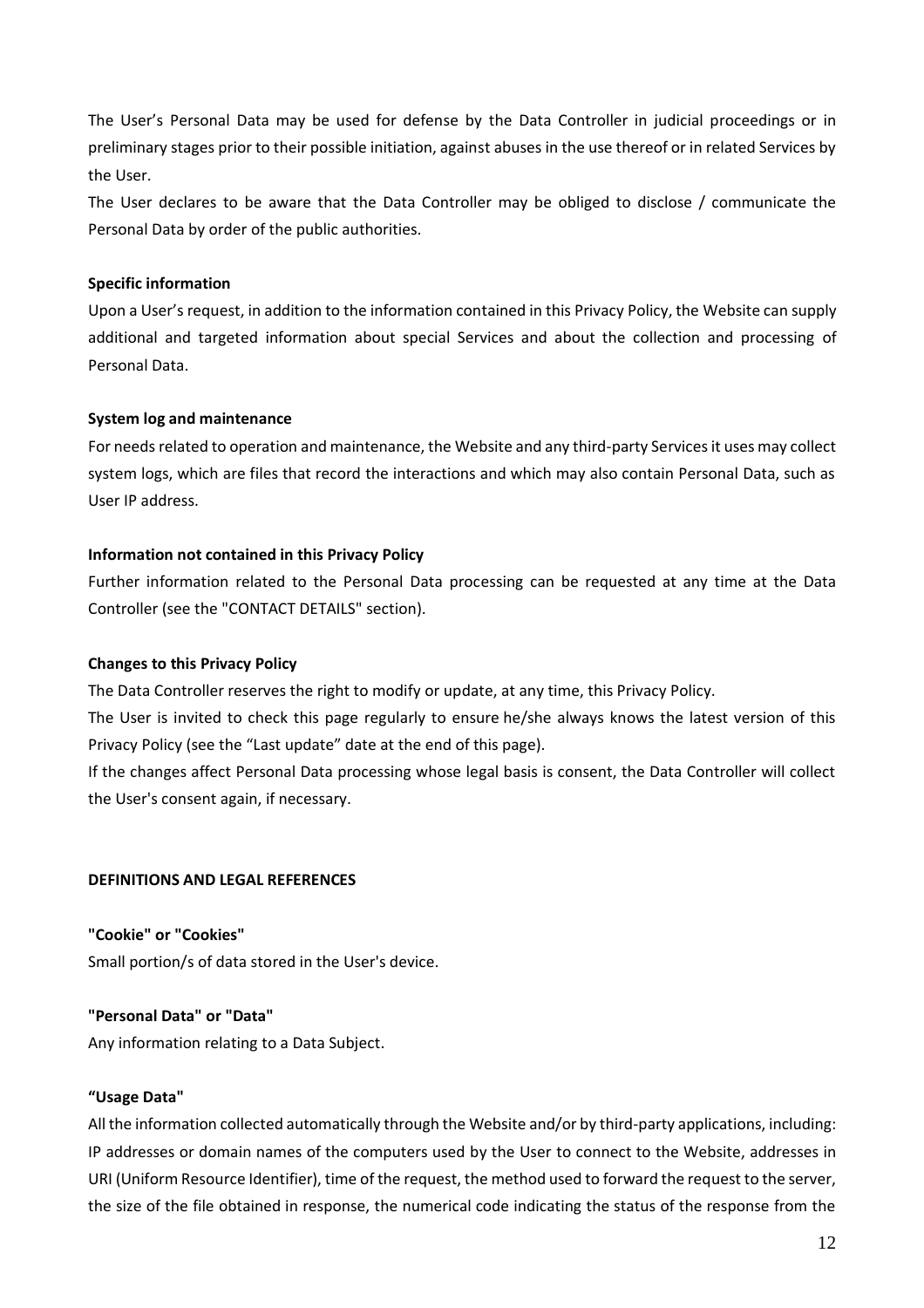server (success, error, etc.), the country origin, browser and operating system features, time features (for example, time spent on each page), the details about the actions taken (sequence of the pages the User has visited, operational system parameters and IT environment).

### **"Data Subject"**

The identified or identifiable natural person to whom the Personal Data refers. An identifiable natural person is one who can be identified, directly or indirectly, in particular by reference to an identifier such as a name, an identification number, location data, an online identifier or to one or more factors specific to the physical, physiological genetic, mental, economic, cultural or social identity of that natural person.

### **"Data Processor" or "Manager" or "Data Processors" or "Managers"**

The natural or legal person, public authority, agency or other body which processes Personal Data on behalf of the Data Controller, as set out in this Privacy Policy.

### **"Service" or "Services"**

The Service/Services provided by the Website as specified in the relative terms (if available) on this Website/application.

### **"Website"**

The hardware and software tool through which the Personal Data of Users are collected and processed, and precisel[y www.bendotti.it](http://www.bendotti.it/) .

## **"Controller" or "Data Controller"**

The natural or legal person, public authority, agency or other body which, alone or jointly with others, determines the purposes and means of the processing of Personal Data; where the purposes and means of such processing are determined by Union or Member State law, the Controller or the specific criteria for its nomination may be provided for by Union or Member State law.

The Data Controller, as better identified above, unless otherwise specified, is the owner of the Website.

## **"Processing" or "Data Processing"**

Any operation or set of operations which is performed on Personal Data or on sets of Personal Data, whether or not by automated means, such as collection, recording, organization, structuring, storage, adaptation or alteration, retrieval, consultation, use, disclosure by transmission, dissemination or otherwise making available, alignment or combination, restriction, erasure or destruction.

### **"European Union" or "EU"**

Unless otherwise specified, any reference to the European Union contained in this document is intended to be extended to all current member states of the European Union and of the European Economic Area (socalled EEA).